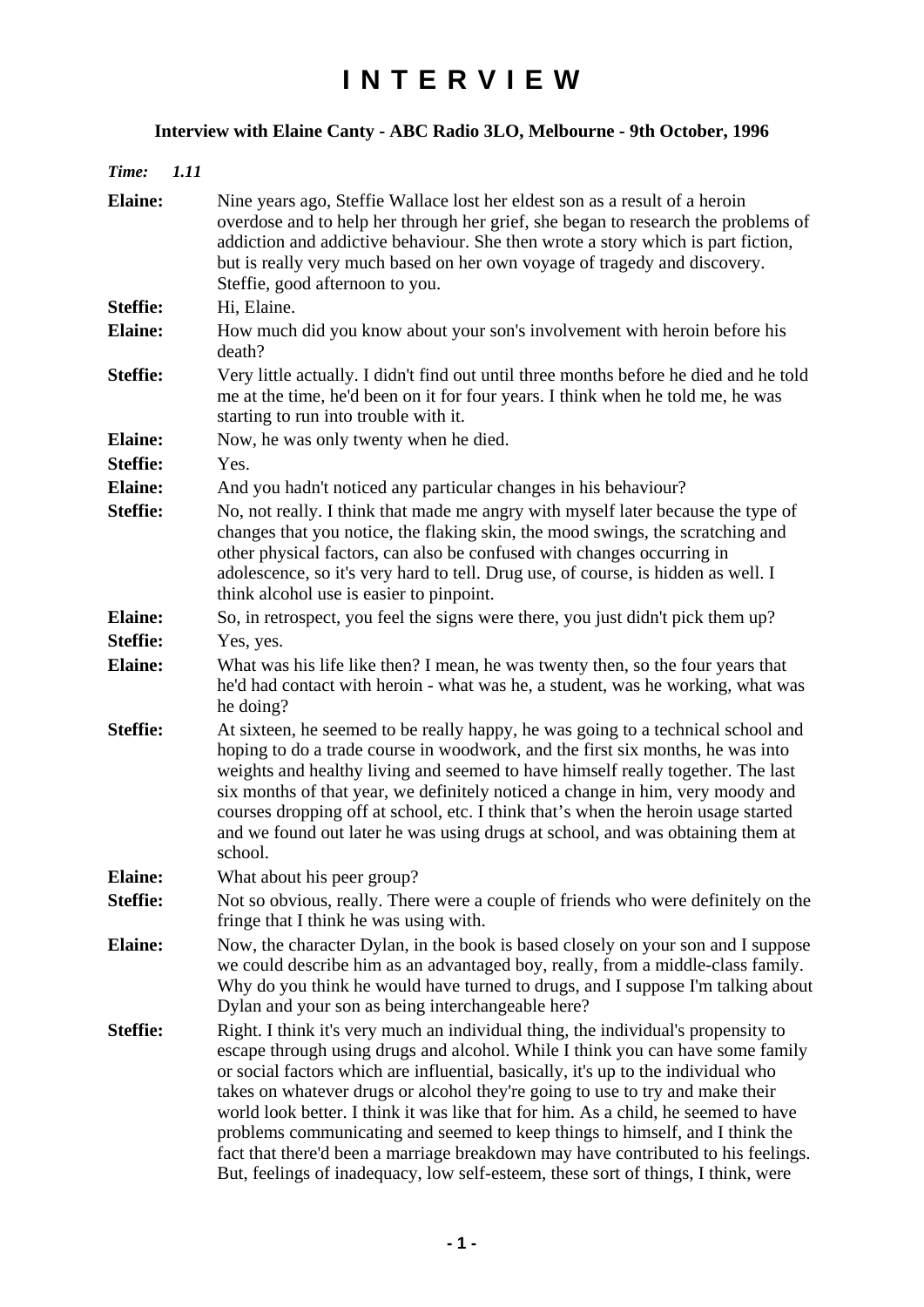|                 | contributing factors to how he looked at himself, and decided that it was easier to<br>be 'out of it' rather than 'in it'.                                                                                                                                                                                                                                                                                                                                                                                                                                                                                                                                                                                                                                                                                                                                                                                                                                                                                                      |
|-----------------|---------------------------------------------------------------------------------------------------------------------------------------------------------------------------------------------------------------------------------------------------------------------------------------------------------------------------------------------------------------------------------------------------------------------------------------------------------------------------------------------------------------------------------------------------------------------------------------------------------------------------------------------------------------------------------------------------------------------------------------------------------------------------------------------------------------------------------------------------------------------------------------------------------------------------------------------------------------------------------------------------------------------------------|
| <b>Elaine:</b>  | How did you receive news of his death, how did you find out?                                                                                                                                                                                                                                                                                                                                                                                                                                                                                                                                                                                                                                                                                                                                                                                                                                                                                                                                                                    |
| <b>Steffie:</b> | I was totally devastated. We found out through friends who came round and<br>informed us in the middle of the night before the police came, and that, at least,<br>softened the blow a bit. But I had been deluded into thinking he was off heroin<br>because we'd seen him two days before he died and he seemed to be very<br>together, looking forward to a new job and really happy. And that made it worse<br>in a way, because I found out later he'd gone off after seeing us, to score and<br>being dissatisfied with what he got, got a new pack the next night, and that was<br>the fatal dose. Apparently, it was very high grade and I think there were quite a<br>few people who died in that same week from that batch of heroin.                                                                                                                                                                                                                                                                                 |
| <b>Elaine:</b>  | So was he alone when he died?                                                                                                                                                                                                                                                                                                                                                                                                                                                                                                                                                                                                                                                                                                                                                                                                                                                                                                                                                                                                   |
| <b>Steffie:</b> | Yes, he was. He wasn't living at home, he was in a house with other people.                                                                                                                                                                                                                                                                                                                                                                                                                                                                                                                                                                                                                                                                                                                                                                                                                                                                                                                                                     |
| <b>Elaine:</b>  | How did the friends know before you found out?                                                                                                                                                                                                                                                                                                                                                                                                                                                                                                                                                                                                                                                                                                                                                                                                                                                                                                                                                                                  |
| <b>Steffie:</b> | One of the friends in the house took a phone call for him, went to find him, and<br>found him on the floor?                                                                                                                                                                                                                                                                                                                                                                                                                                                                                                                                                                                                                                                                                                                                                                                                                                                                                                                     |
| <b>Elaine:</b>  | What did it do to your family, Steffie? That's one of the things that you really<br>canvass in the book - I mean, the death of a child in any circumstances has a<br>dreadful effect on any family, but when it's a death I mean that kind of death, I<br>suppose in a way is much worse.                                                                                                                                                                                                                                                                                                                                                                                                                                                                                                                                                                                                                                                                                                                                       |
| <b>Steffie:</b> | Well, it is. It's a very anti-social death. People back away from it and don't want<br>to know about it and I think the situation hasn't really changed greatly in the nine<br>years since Chris died. People still don't want to really know about it. It<br>devastated the family. It reduced my son, the youngest, to being an only child,<br>and I think that was very hard on him. But he has pulled his life together<br>remarkably well and he now has a family of his own. With my husband, I think<br>we're extremely fortunate in that it brought us closer together - in a lot of cases, it<br>can drive people apart. I felt extremely sorry for my parents because he was the<br>eldest grandchild and he had spent a lot of time with them as a small child.                                                                                                                                                                                                                                                      |
| <b>Elaine:</b>  | What did you find out when you looked into the problems of addiction and<br>addictive behaviour, which helped you in some way to understand what had<br>happened?                                                                                                                                                                                                                                                                                                                                                                                                                                                                                                                                                                                                                                                                                                                                                                                                                                                               |
| <b>Steffie:</b> | I found that visiting rehabs and talking to people about their drug and alcohol use<br>helped me a great deal. I should point out at this time that I also went into using<br>alcohol, tranquilisers and a lot of cigarettes to block off my feelings of grief at the<br>time, but to others, my drinking would have only looked like social drinking.<br>Eventually, I myself had to seek help through the depression that I had<br>encountered through blocking off my feelings, and I had to deal with that by<br>giving up the substances and starting to look at the world as it was and work my<br>way through the grieving process. So, I guess, when I talked to people in rehabs<br>and saw what the extremes of addiction could do, that started to help me in terms<br>of dealing with the problem of why Chris had died through sharing information.<br>And I got hope from seeing other kids who were in recovery that were the same<br>age as my son would have been when he died, so that sustained me, somehow. |
| <b>Elaine:</b>  | Steffie, your book was launched at a major drug conference in Sydney just last<br>week. Now, obviously at the conference, the issue of drugs in schools was<br>discussed - there were school principals amongst those taking part. How<br>widespread is the problem in schools?                                                                                                                                                                                                                                                                                                                                                                                                                                                                                                                                                                                                                                                                                                                                                 |
| <b>Steffie:</b> | I think it's extremely widespread, very hard to target because statistics are always<br>hidden. But drugs will continue to be available to kids and I think the best we can<br>do at this point in time is inform and educate. And I think it doesn't just need to<br>be restricted to drug education, it needs to be life education - self-knowledge,<br>self-awareness, the propensity, once again, for wanting to use drugs and alcohol                                                                                                                                                                                                                                                                                                                                                                                                                                                                                                                                                                                      |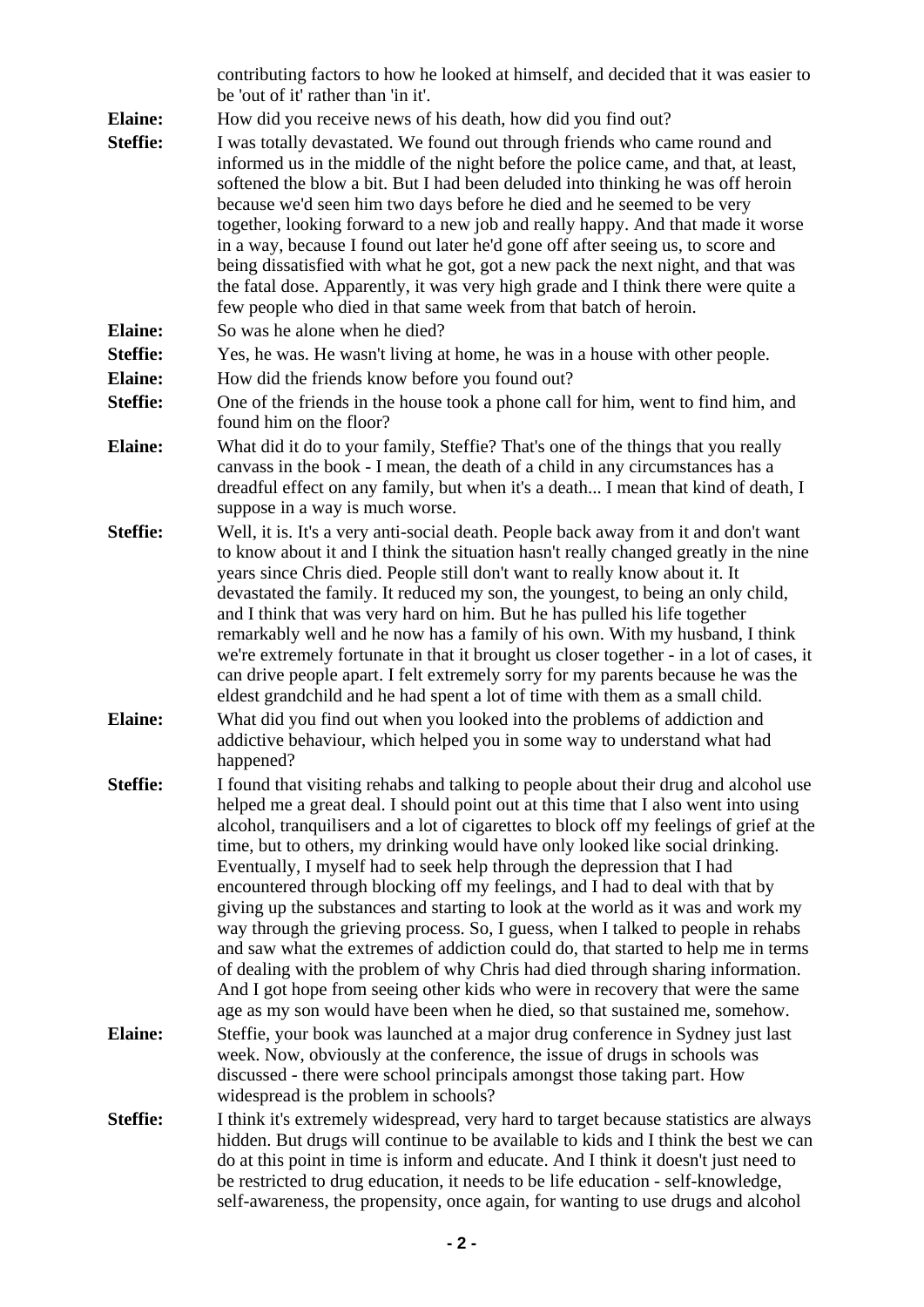|                 | to escape. I think those aspects can be positive factors in helping people to<br>understand why they're doing drugs, including alcohol.                                                                                                                                                                                                                                                                                                                                                                                                                                                                                                                                                                                                                                                                                                                                                                                      |
|-----------------|------------------------------------------------------------------------------------------------------------------------------------------------------------------------------------------------------------------------------------------------------------------------------------------------------------------------------------------------------------------------------------------------------------------------------------------------------------------------------------------------------------------------------------------------------------------------------------------------------------------------------------------------------------------------------------------------------------------------------------------------------------------------------------------------------------------------------------------------------------------------------------------------------------------------------|
| <b>Elaine:</b>  | Now, in the book there are three main women characters, and I'm guessing that<br>you're a compilation of all three. Would that be right?                                                                                                                                                                                                                                                                                                                                                                                                                                                                                                                                                                                                                                                                                                                                                                                     |
| <b>Steffie:</b> | Yes.                                                                                                                                                                                                                                                                                                                                                                                                                                                                                                                                                                                                                                                                                                                                                                                                                                                                                                                         |
| <b>Elaine:</b>  | There's the mother of Dylan, then there's the artist, Marie, and then there's<br>Dylan's cousin, Phoebe. Now the mother, Em, the character in the book. Is that<br>the most accurate depiction of you?                                                                                                                                                                                                                                                                                                                                                                                                                                                                                                                                                                                                                                                                                                                       |
| <b>Steffie:</b> | Emotionally, yes. All the emotional responses were absolutely as it happened and<br>also, I guess, the fortunate side of that, having those experiences of my son after<br>death gave me enormous hope to come to terms with his death and accept it. And<br>the artistic side has come through in Marie. Also, I went back to school as a<br>mature age student, so Phoebe has the confidence that I did not have at that time,<br>so I made her into a character as well.                                                                                                                                                                                                                                                                                                                                                                                                                                                  |
| <b>Elaine:</b>  | You are an artist, a professional artist?                                                                                                                                                                                                                                                                                                                                                                                                                                                                                                                                                                                                                                                                                                                                                                                                                                                                                    |
| <b>Steffie:</b> | Yes.                                                                                                                                                                                                                                                                                                                                                                                                                                                                                                                                                                                                                                                                                                                                                                                                                                                                                                                         |
| <b>Elaine:</b>  | And the cover of the book is one of your works and this is based on a photograph<br>of your son.                                                                                                                                                                                                                                                                                                                                                                                                                                                                                                                                                                                                                                                                                                                                                                                                                             |
| <b>Steffie:</b> | That's right.                                                                                                                                                                                                                                                                                                                                                                                                                                                                                                                                                                                                                                                                                                                                                                                                                                                                                                                |
| <b>Elaine:</b>  | What does it do to your art, I mean, having that sort of a tragedy in your life. I<br>mean, did you find your art was a sort of a solace?                                                                                                                                                                                                                                                                                                                                                                                                                                                                                                                                                                                                                                                                                                                                                                                    |
| <b>Steffie:</b> | Not at the time. I didn't find much in the way of solace at all and that's why I<br>created the book. If I'd just depicted my life, it would have been getting up in the<br>morning, going to work, waiting for the day to be over, so I had to create more<br>drama beyond this. I wasn't doing anything. The art came later and I suppose<br>paradoxically, since my son died, my life has actually grown emotionally and<br>spiritually and I've made my art into much more than I thought I ever could.                                                                                                                                                                                                                                                                                                                                                                                                                  |
| <b>Elaine:</b>  | But you hadn't been a writer before?                                                                                                                                                                                                                                                                                                                                                                                                                                                                                                                                                                                                                                                                                                                                                                                                                                                                                         |
| <b>Steffie:</b> | No, only art reviews.                                                                                                                                                                                                                                                                                                                                                                                                                                                                                                                                                                                                                                                                                                                                                                                                                                                                                                        |
| <b>Elaine:</b>  | So why did you choose to do this in a novel form, rather than just write a diary of<br>your experiences? It's a work of, well, I suppose you could call it 'faction',<br>because it is very autobiographical.                                                                                                                                                                                                                                                                                                                                                                                                                                                                                                                                                                                                                                                                                                                |
| <b>Steffie:</b> | Well, I suppose I needed to write down about my son's death, and that was<br>precipitated last year when our grandson was born and it brought back all those<br>memories of what it was like having a first child. So, I wrote it primarily for<br>myself, and then these other characters started to grow around it because, as I<br>said, if I'd just written it about me, there wasn't enough happening. People would<br>have slashed their wrists and thought, what a depressing story! So, I wanted to<br>make it a story of hope, of the ability to recover from tragedy, to put some<br>optimism into the story. And I wrote it for myself and then I decided to publish it<br>to try and help other people who'd been through that experience. And also to<br>make other people aware who had never been through that experience. As I said,<br>it's an anti-social death - most people don't want to know about it. |
| <b>Elaine:</b>  | Well, Steffie, that's another interesting thing, too - you've published the book<br>yourself, but it's being sold through Dymocks in the city, and it was launched at a<br>major drug conference last week. Obviously, there is a real market for this book.                                                                                                                                                                                                                                                                                                                                                                                                                                                                                                                                                                                                                                                                 |
| <b>Steffie:</b> | Well, when I say self-publishing, it was done through a company in Sydney,<br>Bookpress, and they distribute through Dymocks, so while it's self-funded, the<br>distribution is done through Dymocks shops. I've also put it on the Internet. I<br>published it myself, because I sent it off to publishing companies, realised it was<br>probably sitting on a lot of floors for a long time, and thought it really needed to<br>be told, so it was good to do it myself and it's been a great experience, most<br>fulfilling.                                                                                                                                                                                                                                                                                                                                                                                              |